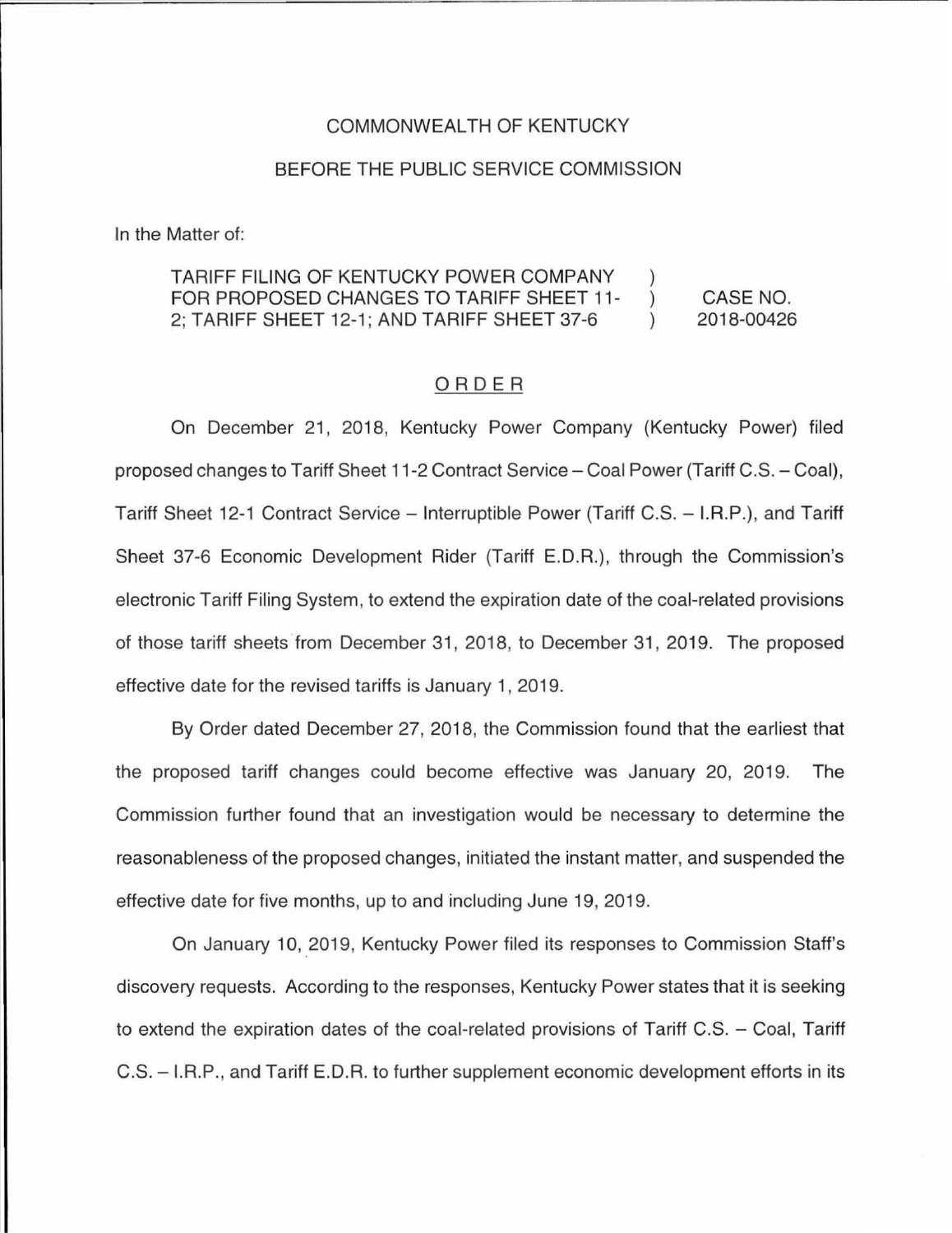service territory. Kentucky Power informs that several coal companies have recently expressed interest in opening new mines and that these coal companies have also expressed interest in the coal-related provisions of the subject tariffs. Currently, Kentucky Power does not have any customers on Tariff C.S. - Coal. Kentucky Power also currently does not have any customers on Tariff E.D.R., but it is currently seeking approval in Case No. 2018-00378<sup>1</sup> of a special contract between it and Big Run Power Producers pursuant to Kentucky Power's Tariff E.D.R. Kentucky Power notes that there are three coal company customers who receive service under Tariff C.S. - I.R.P.

Having reviewed the record and being otherwise sufficiently advised, the Commission finds that Kentucky Power's proposal to extend the eligibility of the coalrelated provisions of Tariff C.S.  $-$  Coal, Tariff C.S.  $-$  I.R.P., and Tariff E.D.R. are reasonable and should be approved. The Commission notes that the requested extension is for a limited 12-month period and the continued availability of these tariffs should aid in the economic development of coal-related operations.

IT IS HEREBY ORDERED that:

1. Kentucky Power's request to extend the expiration date of the coal-related provisions of Tariff C.S. - Coal, Tariff C.S. - I.R.P., and Tariff - E.D.R. from December 31, 2018, to December 31 , 2019, is granted and effective as of the date of the entry of this Order.

2. Within 20 days of the date of this Order, Kentucky Power shall file with the Commission, using the Commission's electronic Tariff Filing System, revised tariff sheets

<sup>1</sup>Case No. 2018-00378, Electronic Application of Kentucky Power Company for Approval of a Contract for Electric Service Under Tariff E.D.R. (filed Nov. 30, 2018).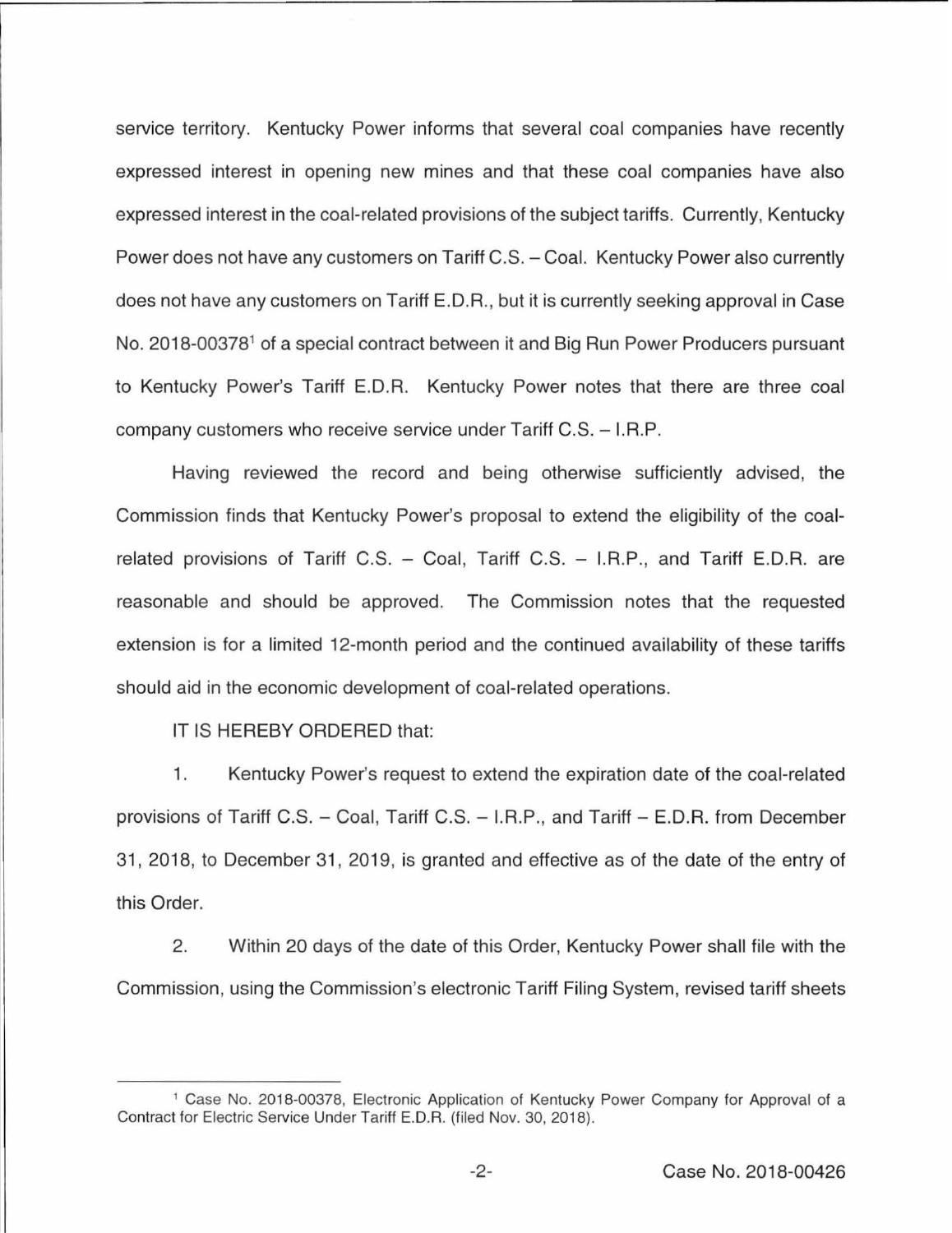setting out the revised expiration dates approved herein and reflecting that they were approved pursuant to this Order.

 $\chi$  .

3. This case is closed and removed from the Commission's docket.

# [REMAINDER OF PAGE INTENTIONALLY LEFT BLANK]

 $\sim 100$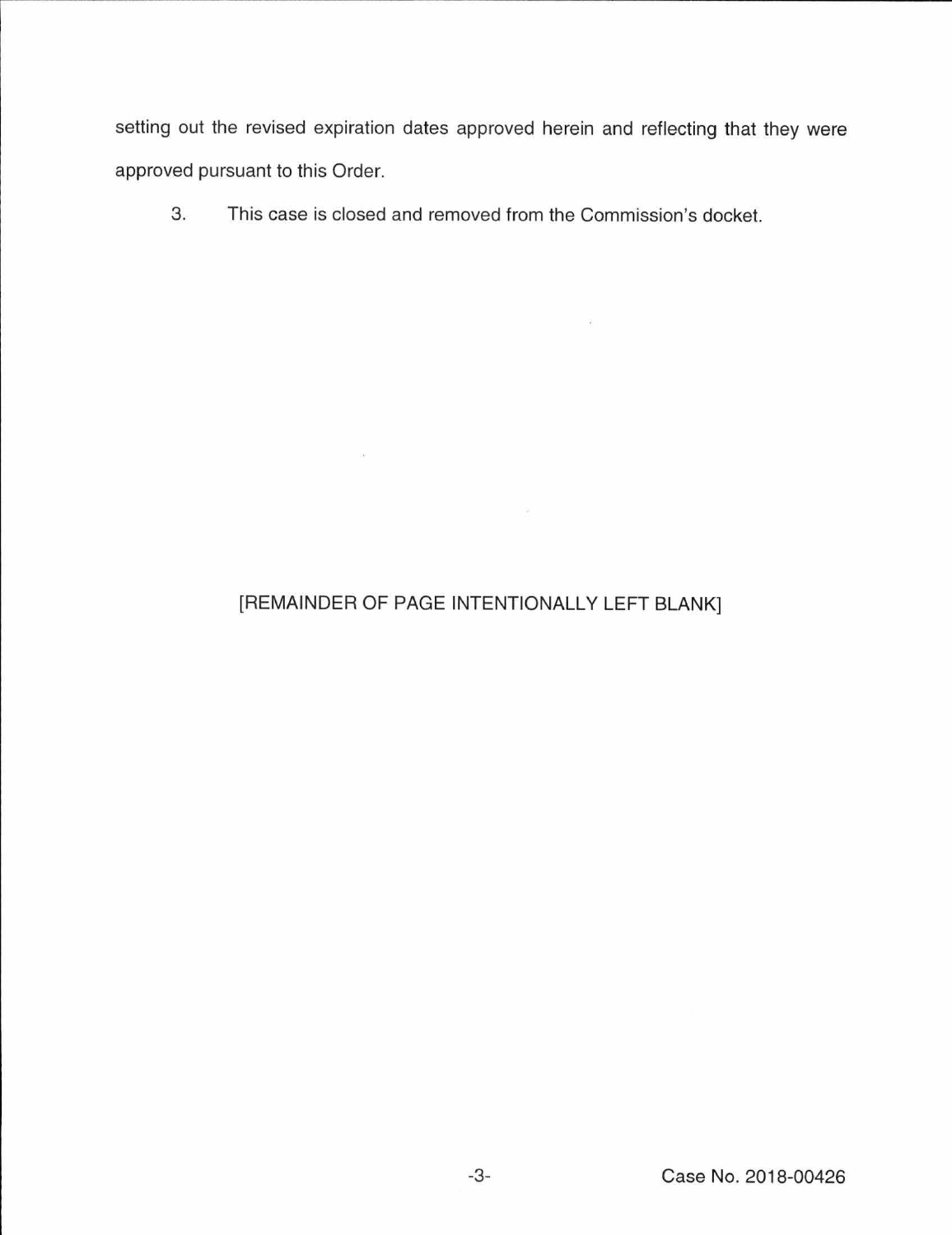By the Commission

|                                                     | <b>ENTERED</b> |
|-----------------------------------------------------|----------------|
|                                                     | FEB 12 2019    |
| <b>KENTUCKY PUBLIC</b><br><b>SERVICE COMMISSION</b> |                |

**ATTEST:** 

Glean 7 **'7f!-** 2. <u>Punse</u>

Executive